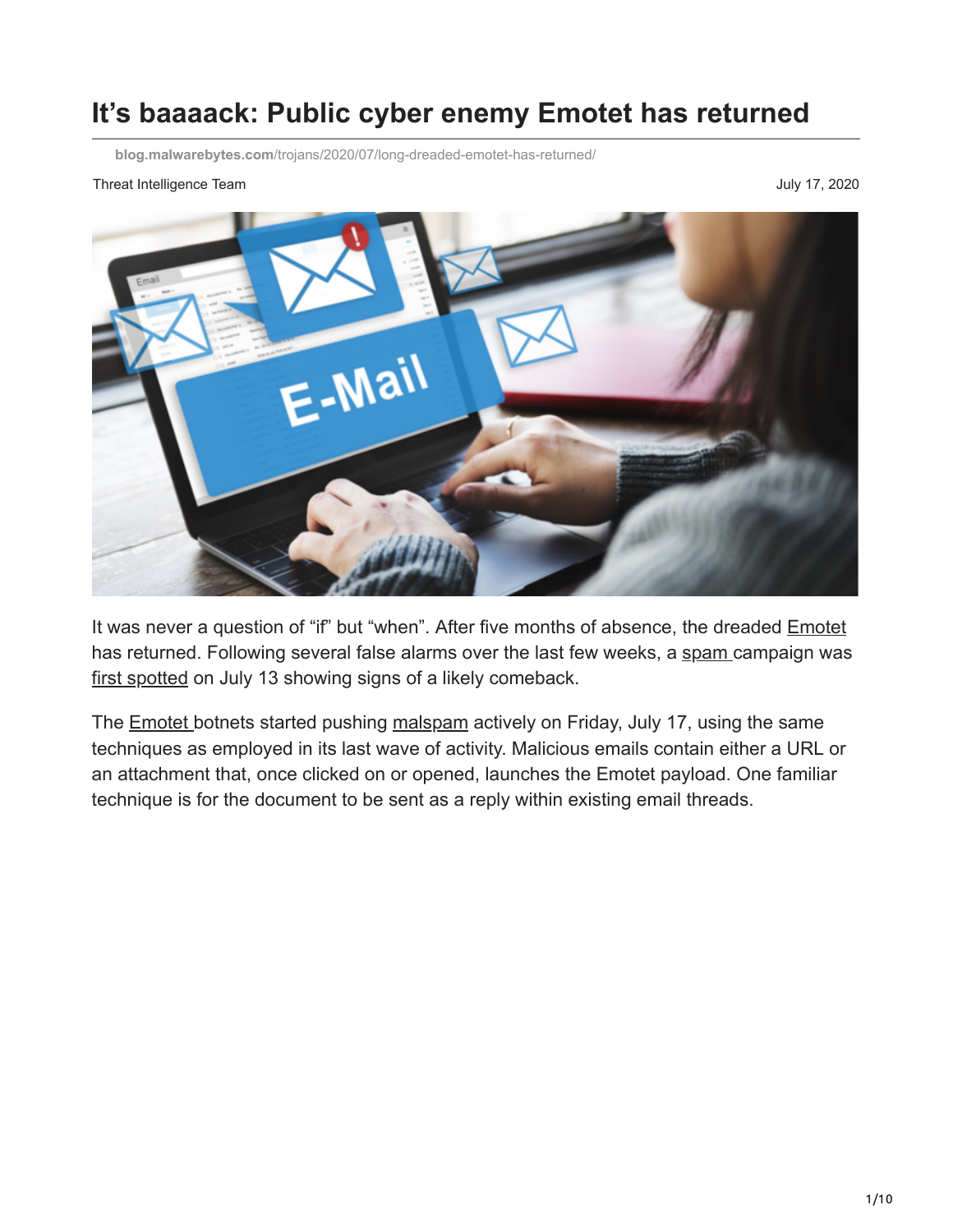| 日<br>Message<br>File              | 菌<br>□<br>×<br>RE:<br><b>Attachment Tools</b><br>○ Tell me what you want to do<br>Attachments                                                                                                             |
|-----------------------------------|-----------------------------------------------------------------------------------------------------------------------------------------------------------------------------------------------------------|
| RE:                               | [1] 1]<br>$281 -$<br>7:51 AM<br>$\checkmark$                                                                                                                                                              |
| Form - Jul 17, 2020.doc<br>196 KB |                                                                                                                                                                                                           |
| Please see attachment.            | 日<br>- 0<br>困<br>×<br>$\overline{\Psi}$ .<br>Form - Jul 17, 2020.doc<br>□<br>Hom Inser Desic Layo Refer Maili Revic View<br>$Q$ Tell me Sign in<br>$Q_2$ Shap<br><b>File</b>                              |
| Thanks,                           | л.<br>$\frac{1}{26}$<br>Calibri<br>- 11<br>Ą۸<br>م<br>亖<br>B $I \cup$ $\bullet$ abe $X_2 \times^2$ $\uparrow$<br>睡<br>Paragraph<br>Styles Editing<br>Paste<br>$A - \frac{a}{2} - A - A - \frac{a}{2} - A$ |
|                                   | Clipboard <sub>Is</sub><br>Font<br>$\overline{\mathbf{G}}$<br>ᄉ<br>SECURITY WARNING Macros have been disabled.<br>п<br>Enable Content<br>×                                                                |
| ----Original Message--            | Office 365<br>Operation did not complete successfully because the file was created on IOS device.<br>To view and edit document click Enable Edition and then click Enable Content.                        |
|                                   | $\Box$<br>圍<br>F.<br>70%<br>Page 1 of 2<br>0 words                                                                                                                                                        |

The document contains a heavily obfuscated macro: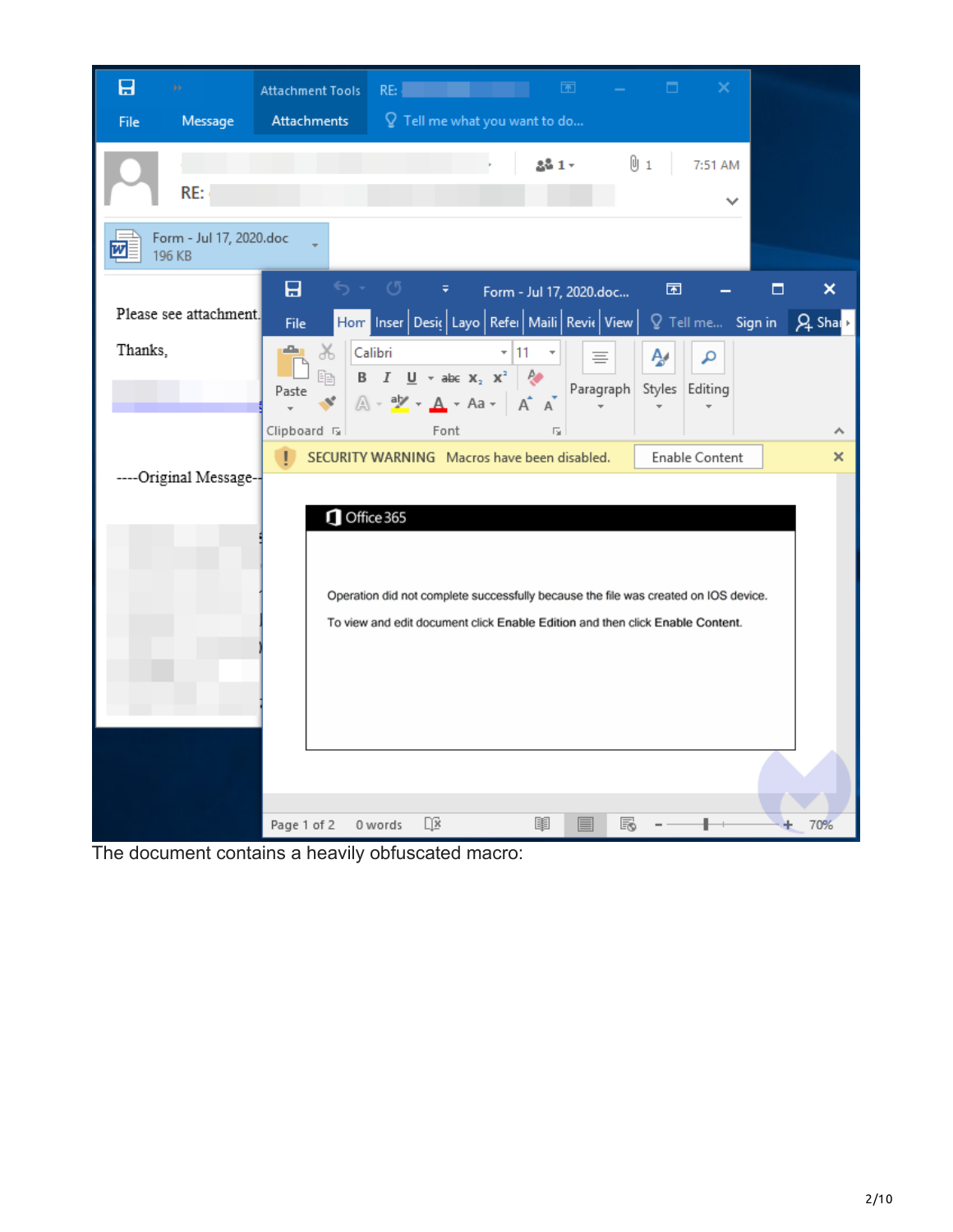| 日<br>৩ - ৩<br>₹                                                                                                                                                                                                                                                                                                                                                                                                                                        | Form - Jul 17, 2020.doc [Compatibility Mode]                                                                                                                                                                                                                                       | ×<br>囨<br>□                                                                                                                                                                                                                                                                                                                                                                                                                                                            |                  |
|--------------------------------------------------------------------------------------------------------------------------------------------------------------------------------------------------------------------------------------------------------------------------------------------------------------------------------------------------------------------------------------------------------------------------------------------------------|------------------------------------------------------------------------------------------------------------------------------------------------------------------------------------------------------------------------------------------------------------------------------------|------------------------------------------------------------------------------------------------------------------------------------------------------------------------------------------------------------------------------------------------------------------------------------------------------------------------------------------------------------------------------------------------------------------------------------------------------------------------|------------------|
| File                                                                                                                                                                                                                                                                                                                                                                                                                                                   | Home   Insert   Design   Layout   Referenc   Mailings   Review   View                                                                                                                                                                                                              | $\mathsf Q$ Tell me<br>Q Share<br>Sign in                                                                                                                                                                                                                                                                                                                                                                                                                              |                  |
| <sup>≔</sup> Outline<br>咯<br>≘<br>$\equiv$<br>Draft<br>Show<br>Print<br>Read<br>Web<br>Mode Layout Layout<br>Views                                                                                                                                                                                                                                                                                                                                     | Rew Window<br>$\mathsf{Q}_\bullet$<br>$\Box$ Arrange All<br>Zoom<br>$\equiv$ Split<br>$\overline{\mathbf{v}}$<br>Window                                                                                                                                                            | ĽD<br>画<br>Switch<br>Macros<br>晒<br>Windows *<br>Macros<br>ᄉ                                                                                                                                                                                                                                                                                                                                                                                                           |                  |
| SECURITY WARNING Macros have been disabled.                                                                                                                                                                                                                                                                                                                                                                                                            | Enable Content                                                                                                                                                                                                                                                                     | ×                                                                                                                                                                                                                                                                                                                                                                                                                                                                      |                  |
| Office 365<br>Operation did not complete successfully because the file was created on IOS device.<br>To view and edit document click Enable Edition and then click Enable Content.                                                                                                                                                                                                                                                                     |                                                                                                                                                                                                                                                                                    |                                                                                                                                                                                                                                                                                                                                                                                                                                                                        |                  |
| an Microsoft Visual Basic for Applications - Form - Jul 17, 2020 [design] - [tochtheyheoh<br>< File<br>Edit<br>View<br>Insert<br>æ<br>w<br>$\mathbb{E}$ .                                                                                                                                                                                                                                                                                              | Debug<br>Format<br>Run<br>$\mathbf I$ ools<br>יי) (ש<br>∣⇒<br>w                                                                                                                                                                                                                    | П<br><u>A</u> dd-Ins<br>Window<br>$He$ lp<br>-KST5×0                                                                                                                                                                                                                                                                                                                                                                                                                   | ×<br>×<br>n<br>F |
| Project - Project<br>×                                                                                                                                                                                                                                                                                                                                                                                                                                 | (General)                                                                                                                                                                                                                                                                          | bauysoahxaovjiax                                                                                                                                                                                                                                                                                                                                                                                                                                                       |                  |
| 圍<br>$\overline{\star}$<br>⊟⊹&≸ Normal<br>in Microsoft Word Objects<br>白 图 Modules<br>ं « NewMacros<br><b>&amp; Project (Form - Jul 17, 2</b><br>in Solicity Microsoft Word Objects<br><b>i函</b> ) seachcheoskeusgeo<br><b>⊟</b> Forms<br><b>图 vethjuuj</b><br>□ Modules<br>Page 1<br>tochtheyheoh<br>E References<br>∢<br>⋗<br>Properties - tochtheyheoh<br>×<br>tochtheyheoh Module<br>$\checkmark$<br>Alphabetic Categorized<br>(Name) tochtheyheoh | Function bauysoahxaovjiax()<br>$vVXq = 1BGC$<br>$vVXqW = m$<br>If $vVXq \Leftrightarrow bwcL$ Then<br>ZCAQ = bwcL<br>$UCKV = 6$<br>Do While UCkV < 47<br>DoEvents: UCkV = UCkV + 1<br>Loop<br>End If<br>$vVX\sigma = 1BGC$<br>$vVXqW = m$<br>If vVXq <> bwcL Then<br>$ZCAQ = bwcL$ | quiedyaunchej = $Chr (vethjuuj . Zoom + 1 + 4 + 10)$<br>bwcL = Chr\$(55) & Chr\$(54) & Chr\$(50) & Chr\$(<br>& Chr\$(105) & Chr\$(50) & Chr\$(51) & Chr\$(98) &<br>$vVXq = Chr$ \$(108) & Chr\$(66) & Chr\$(71) & Chr\$(99<br>thaokmiac = "*6723tguT&^\$^RFy23uikJGD*6723tguT&^<br>bwcL = $Chr$ \$ (55) & $Chr$ \$ (54) & $Chr$ \$ (50) & $Chr$ \$ (<br>& Chr\$(105) & Chr\$(50) & Chr\$(51) & Chr\$(98) &<br>$vVXq = Chr$ \$(108) & Chr\$(66) & Chr\$(71) & Chr\$(95) |                  |

Once the macro is enabled, WMI launches PowerShell to retrieve the Emotet binary from one of the remote compromised websites. It will iterate through a list until it identifies one that is responding.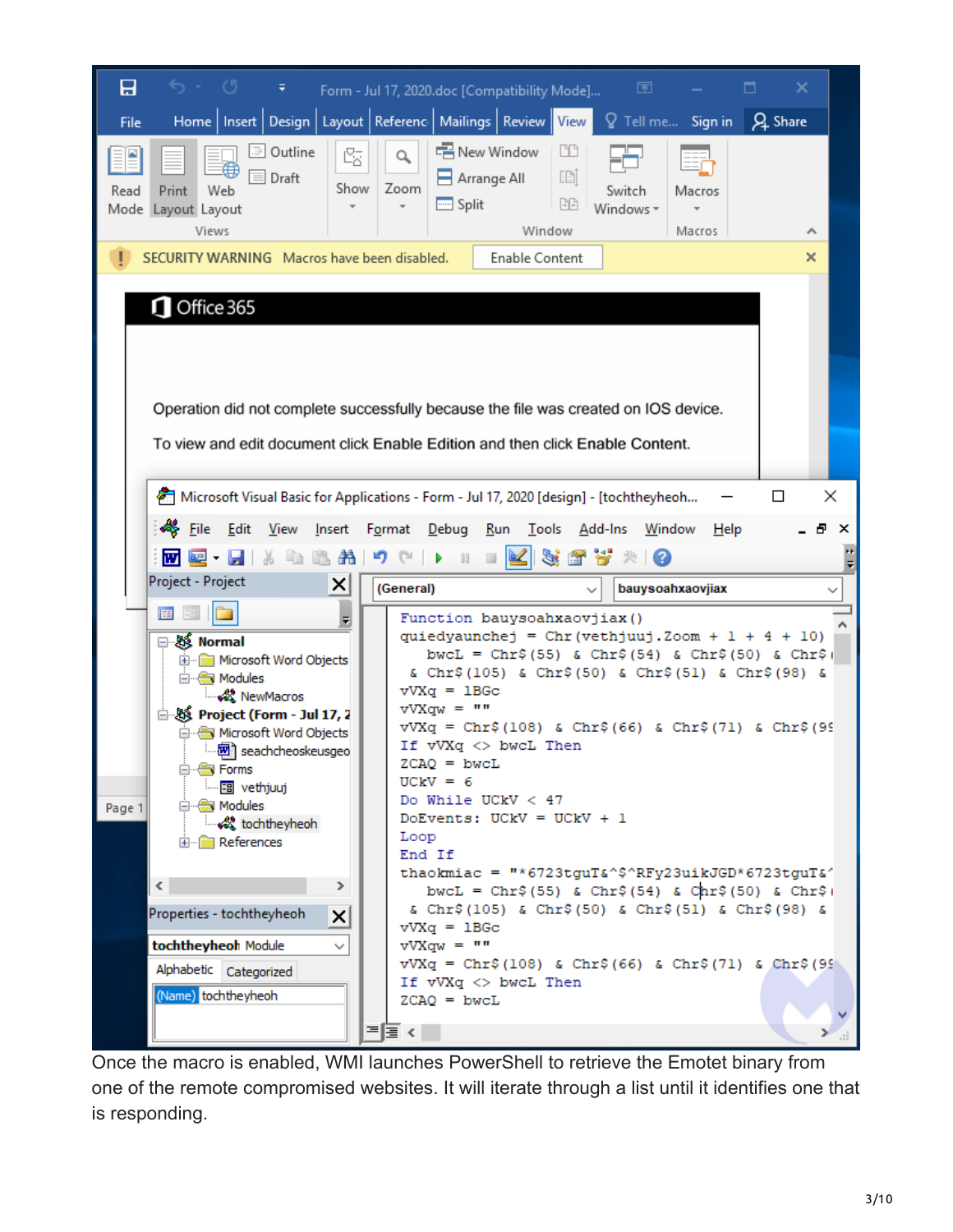|                                   | Progress Telerik Fiddler Web Debugger - EKFiddle v.1.0.2                                       |                         |                          |                                       |                        |                             |                             |              |                                                 |                                                                     |             |                           | □                 | × |
|-----------------------------------|------------------------------------------------------------------------------------------------|-------------------------|--------------------------|---------------------------------------|------------------------|-----------------------------|-----------------------------|--------------|-------------------------------------------------|---------------------------------------------------------------------|-------------|---------------------------|-------------------|---|
|                                   | File Edit Rules Tools View Help EKFiddle                                                       |                         |                          |                                       |                        |                             |                             |              |                                                 |                                                                     |             |                           |                   |   |
|                                   | ■ WinConfig Q + Replay $X - \triangleright$ Go $ \cdot\cdot\cdot $ Stream $\frac{m}{n}$ Decode |                         |                          |                                       |                        |                             |                             |              |                                                 | Keep: All sessions $\cdot$ $\bigoplus$ Any Process $\bigoplus$ Find |             |                           |                   |   |
| Protocol                          | Method                                                                                         | Result                  |                          |                                       | Host URL               |                             |                             |              |                                                 |                                                                     |             | Body   Comments           |                   |   |
| <b>HTTP</b>                       | CONN                                                                                           | 200                     |                          | Tunnel to                             |                        |                             | www.elseelektrikci.com:443  |              |                                                 | 271                                                                 |             | Compromised site: fail    |                   |   |
| <b>HTTP</b>                       | CONN                                                                                           | 200                     |                          | Tunnel to                             |                        |                             | www.rviradeals.com:443      |              |                                                 | 267                                                                 |             | Compromised site: fail    |                   |   |
| <b>HTTP</b>                       | CONN                                                                                           | 200                     |                          |                                       |                        |                             | Tunnel to skenglish.com:443 |              |                                                 | 262                                                                 |             | Compromised site: fail    |                   |   |
| <b>HTTP</b>                       | CONN                                                                                           | 200                     |                          |                                       |                        |                             |                             |              | Tunnel to www.packersmoversmohali.com           | 773                                                                 |             | Compromised site: OK!     |                   |   |
| <b>HTTPS</b>                      | GET.                                                                                           | 200                     |                          | www.packersmove /wp-includes/pgmt4x/  |                        |                             |                             |              |                                                 | 282,717                                                             |             | Compromised site: OK!     |                   |   |
| <b>HTTP</b>                       | <b>POST</b>                                                                                    | 502                     |                          | 109.117.53.230:443 /fHPADCC2DC7tNVHZ/ |                        |                             |                             |              |                                                 |                                                                     | 512         | Emotet <sub>C2</sub>      |                   |   |
| <b>HTTP</b>                       | <b>POST</b>                                                                                    | 200                     |                          |                                       |                        |                             |                             |              | 212.51.142.238:8080 /hAoI/PuVTViRTUE/eYEmEyUa7j |                                                                     |             | 132 Emotet C2             |                   |   |
|                                   | QuickExec] ALT+Q > type HELP to learn more                                                     |                         |                          |                                       |                        |                             |                             |              |                                                 |                                                                     |             |                           |                   |   |
|                                   | FO Fiddler Orchestra Beta                                                                      |                         |                          |                                       | <b>暴</b> FiddlerScript |                             |                             | <b>国</b> Log |                                                 | $\Box$ Filters                                                      |             |                           | $\equiv$ Timeline |   |
|                                   | <b>Get Started</b>                                                                             |                         | Statistics               |                                       |                        | Inspectors                  |                             |              |                                                 | ← AutoResponder                                                     |             | M                         | Composer          |   |
| <b>Headers</b>                    | TextView                                                                                       |                         | SyntaxView               | WebForms                              |                        | <b>HexView</b>              |                             | Auth         | Cookies                                         | Raw                                                                 | <b>JSON</b> |                           | <b>XML</b>        |   |
|                                   | <b>Request Headers</b>                                                                         |                         |                          |                                       |                        |                             |                             |              |                                                 |                                                                     |             | <b>Header Definitions</b> |                   |   |
|                                   | GET /wp-includes/pgmt4x/HTTP/1.1                                                               |                         |                          |                                       |                        |                             |                             |              |                                                 |                                                                     |             |                           |                   |   |
| Transformer                       |                                                                                                | Headers                 | <b>TextView</b>          |                                       | SyntaxView             |                             | ImageView                   |              | <b>HexView</b>                                  | WebView                                                             | Auth        |                           | Caching           |   |
| Cookies                           | Raw                                                                                            | <b>JSON</b>             | <b>XML</b>               |                                       |                        |                             |                             |              |                                                 |                                                                     |             |                           |                   |   |
| 38<br>32                          | 32<br>37                                                                                       | 31<br>37                | 0 <sub>D</sub><br>0A     | 0 <sub>D</sub><br>0A                  | 4D                     | 5A<br>90                    | 00<br>03                    | 00           | 00<br>00                                        |                                                                     |             | $282717$ MZ               |                   |   |
| 04<br>00                          | 00<br>00                                                                                       | FF<br>FF                | 00<br>00                 | 0 <sub>0</sub><br>B8                  | 00                     | 00<br>00                    | 00<br>00                    | 00           | 00<br>40                                        |                                                                     |             | . <del>.</del> 0          |                   |   |
| 00<br>00                          | 00<br>00                                                                                       | 00<br>00                | 00<br>00                 | 00<br>00                              | 00                     | 0 <sub>0</sub><br>00        | 00<br>00                    | 00           | 00<br>00                                        |                                                                     |             |                           |                   |   |
| 00<br>00<br>0 <sub>0</sub><br>o o | 0<br>00<br>o<br>1 F<br>0E.                                                                     | 0<br>0<br>0<br>RA<br>OΕ | 00<br>00<br>в<br>00<br>4 | 00<br>00<br>CD<br>0<br>۹              | 00<br>21               | 00<br>00<br><b>B8</b><br>01 | 00<br>00<br>CD<br>4 C       | 00<br>21     | E8<br>00<br>68<br>4                             |                                                                     |             | °´.Í!,.LÍ!Th              |                   |   |
| 69<br>73                          | 20<br>70                                                                                       | 6 F                     | 67<br>72                 | 61<br>6 D                             | 20                     | 63<br>61                    | 6E<br>6E                    | 6 F          | 20                                              | iз                                                                  |             | program cannot            |                   |   |
| 65<br>62                          | 20<br>72                                                                                       | 6E<br>75                | 20<br>69                 | 20<br>6E                              | 44                     | 4 F<br>5<br>з               | 20<br>6 D                   | 6 F          | 65<br>4<br>6                                    | be                                                                  |             | run in DOS mode           |                   |   |
| 0 <sub>D</sub><br>2E              | 0 <sub>D</sub><br>0A                                                                           | 24<br>00                | 00<br>00                 | 00<br>00                              | 00                     | 00<br>5<br>c                | 31<br>A6                    | 34           | 18<br>50                                        |                                                                     |             | $$ \$\1¦4.P               |                   |   |
| C8<br>67                          | 50<br>18                                                                                       | cя<br>6<br>7            | 18<br>50                 | CВ<br>6<br>7                          | DВ                     | 5 F<br>9<br>7               | 6<br>1 F<br>7               | 50           | 67<br>C8                                        | Èg.PÈg.PÈgÛ.g.PÈg                                                   |             |                           |                   |   |
| DB 5F 95                          | - 67                                                                                           | 0D                      |                          | 50 C8 67 18 50 C9 67                  |                        |                             | 18 52 C8                    |              | 67 3F 96                                        | Û .g.PÈg.PÉg.RÈg?.                                                  |             |                           |                   | v |
|                                   | $0$ [0x0]                                                                                      |                         |                          |                                       |                        |                             |                             |              |                                                 |                                                                     |             |                           | Readonly          |   |
|                                   |                                                                                                | $\equiv$ All Processes  |                          | 1/7                                   |                        | 10 <sub>mb</sub>            |                             |              |                                                 | https://www.packersmoversmohali.com/wp-includes/pgmt4>              |             |                           |                   |   |

Once the payload is executed, it will send a confirmation back to one of Emotet's command and control servers.

## **Emotet has returned with new tricks**

Emotet was by far the most visible and active threat on our radars in [2018 a](https://blog.malwarebytes.com/cybercrime/2018/09/emotet-rise-heavy-spam-campaign/)nd [2019—](https://blog.malwarebytes.com/cybercrime/2019/03/emotet-revisited-this-pervasive-persistent-threat-is-still-a-danger-to-businesses/)right up until the start of 2020, when it went into an extended break. One of the reasons why it was (and is) so successful is because of its constant evolution in attack techniques and threat partnerships.

For example, according to **Bleeping Computer**, Emotet now uses stolen email attachments to add credibility to the spam it generates to infect targeted systems. This is in addition to the aforementioned technique of hijacking email threads—a [social engineering](https://blog.malwarebytes.com/cybercrime/social-engineering-cybercrime/2018/08/social-engineering-attacks-what-makes-you-susceptible/) strategy employed to increase the likelihood of infection.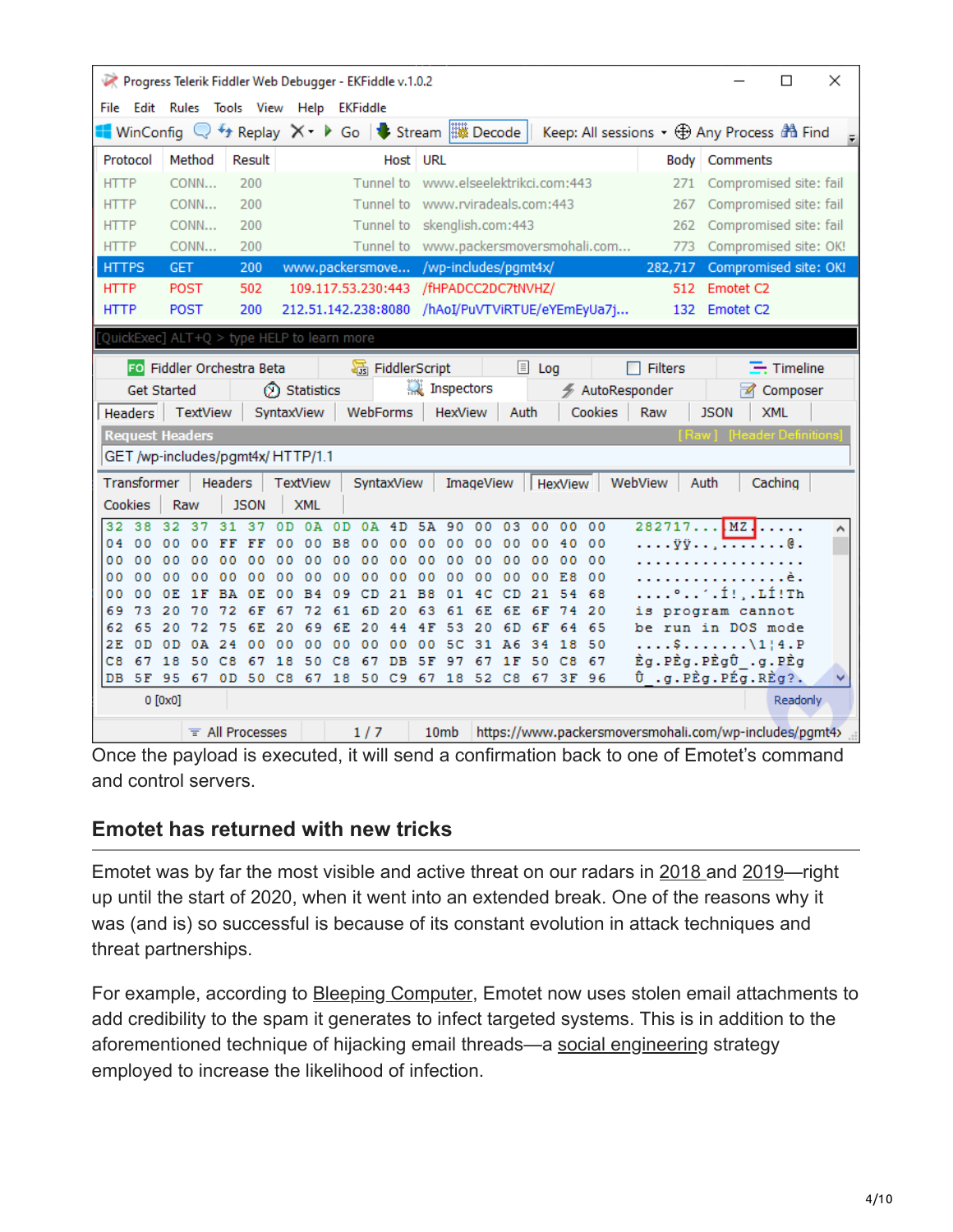Emotet is used by cybercriminals as the initial entry point for infecting an organization, followed by a dwell time that can last days or weeks. In the meantime, it often drops secondary payloads to further penetrate its target's defenses. In its most recent incarnation, Emotet has been observed dropping secondary payloads, such as [TrickBot](https://blog.malwarebytes.com/101/2018/11/trickbot-takes-top-business-threat/) and [QakBot](https://blog.malwarebytes.com/detections/worm-qakbot/) to spread laterally and steal credentials.

In fact, the real damage caused by an Emotet compromise happens when it forms alliances with other malware gangs—particularly with those threat actors interested in dropping ransomware, [such as Ryuk,](https://www.malwarebytes.com/ryuk-ransomware/) which was a constant partner of Emotet's in 2019. So far, a prevalent ransomware family has not yet been identified in Emotet's latest campaign.

## **How to protect against Emotet**

Users looking to protect against Emotet should first keep a wary eye out for phishing and/or spam emails—especially any emails with attachments. Even emails that appear to be from known contacts should be treated with suspicion.

However, if unlucky users happen to click on a malicious URL or open an infected document, a [good security program](http://www.malwarebytes.com/business)—especially one with anti-exploit technology—will block the malware from launching and keep computers free from infection.

For more information on how to protect against or remediate an Emotet infection, take a look at [our emergency kit,](https://go.malwarebytes.com/Global_Emotet_01.LandingPage.html?utm_source=website&utm_medium=media&utm_campaign=Emotet_Emergency_Kit) which includes a summary of the threat and a checklist of tips.

Malwarebytes Premium and business users are already protected against Emotet, thanks to our signature-less anti-exploit technology.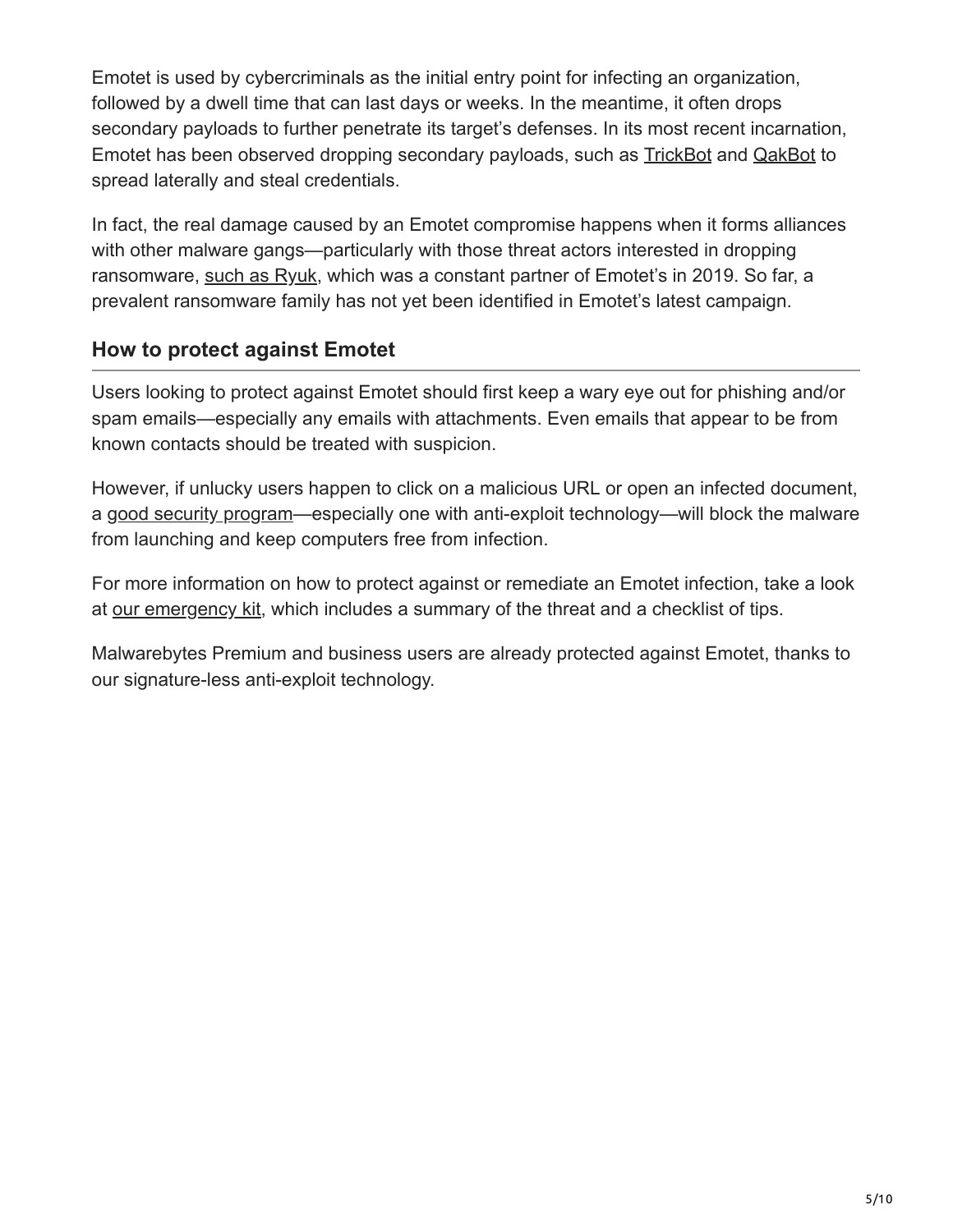| Sign in $\beta$ Share<br>$Q$ Tell me what you want to do<br><b>Mailings</b><br>Design<br>References<br>Home<br>Layout<br>Review<br>View<br>File<br>Insert<br>$\mathcal{P}$ Find $\tau$<br>86<br>Calibri<br>AaBbCcDc AaBbCcDc AaBbC<br>酯<br>ab Replace<br><b>B</b> $I$ $\underline{\mathsf{U}}$ $\star$ abe $\mathsf{x}_2$ $\mathsf{x}^2$ $\left[\begin{array}{c c} \mathbb{A} & \star \mathbb{B} \end{array} \right]$ $\star$ $\underline{\mathsf{A}}$ $\star$ $\left[\begin{array}{c c} \mathbb{B} & \mathbb{B} \end{array} \right]$ $\equiv$ $\equiv$ $\equiv$ $\underline{\equiv}$ $\left[\begin{array}{c c} \mathbb{B} & \star & \mathbb{B} \end{array} \right]$ $\star$ $\underline{\mathsf{B}}$<br>Paste<br><b>T</b> Normal<br>1 No Spac Heading 1<br>$\equiv$<br>ि Select <del>-</del><br>Paragraph<br>Editing<br>Slipboard G<br>Font<br>Styles<br>$\overline{\mathbb{F}_M}$<br>$\overline{\mathbb{F}_\mathbb{R}}$<br>履<br>SECURITY WARNING Macros have been disabled.<br>Enable Content<br>×<br>Office 365<br>Operation did not complete successfully because the file was created on IOS device.<br>To view and edit document click Enable Edition and then click Enable Content.<br>$\Box$<br>Page 1 of 2 0 words<br>闥<br>R<br>100% | 日 | - 0 | $\overline{\mathbf{v}}$ |  | Form - Jul 17, 2020.doc [Compatibility Mode] - Word |  |  | 囨 |  | $\Box$<br>× |
|-----------------------------------------------------------------------------------------------------------------------------------------------------------------------------------------------------------------------------------------------------------------------------------------------------------------------------------------------------------------------------------------------------------------------------------------------------------------------------------------------------------------------------------------------------------------------------------------------------------------------------------------------------------------------------------------------------------------------------------------------------------------------------------------------------------------------------------------------------------------------------------------------------------------------------------------------------------------------------------------------------------------------------------------------------------------------------------------------------------------------------------------------------------------------------------------------------------------------------------------------|---|-----|-------------------------|--|-----------------------------------------------------|--|--|---|--|-------------|
|                                                                                                                                                                                                                                                                                                                                                                                                                                                                                                                                                                                                                                                                                                                                                                                                                                                                                                                                                                                                                                                                                                                                                                                                                                               |   |     |                         |  |                                                     |  |  |   |  |             |
|                                                                                                                                                                                                                                                                                                                                                                                                                                                                                                                                                                                                                                                                                                                                                                                                                                                                                                                                                                                                                                                                                                                                                                                                                                               |   |     |                         |  |                                                     |  |  |   |  |             |
|                                                                                                                                                                                                                                                                                                                                                                                                                                                                                                                                                                                                                                                                                                                                                                                                                                                                                                                                                                                                                                                                                                                                                                                                                                               |   |     |                         |  |                                                     |  |  |   |  |             |
|                                                                                                                                                                                                                                                                                                                                                                                                                                                                                                                                                                                                                                                                                                                                                                                                                                                                                                                                                                                                                                                                                                                                                                                                                                               |   |     |                         |  |                                                     |  |  |   |  |             |
|                                                                                                                                                                                                                                                                                                                                                                                                                                                                                                                                                                                                                                                                                                                                                                                                                                                                                                                                                                                                                                                                                                                                                                                                                                               |   |     |                         |  |                                                     |  |  |   |  |             |

We also detect the Emotet binary as a standalone file: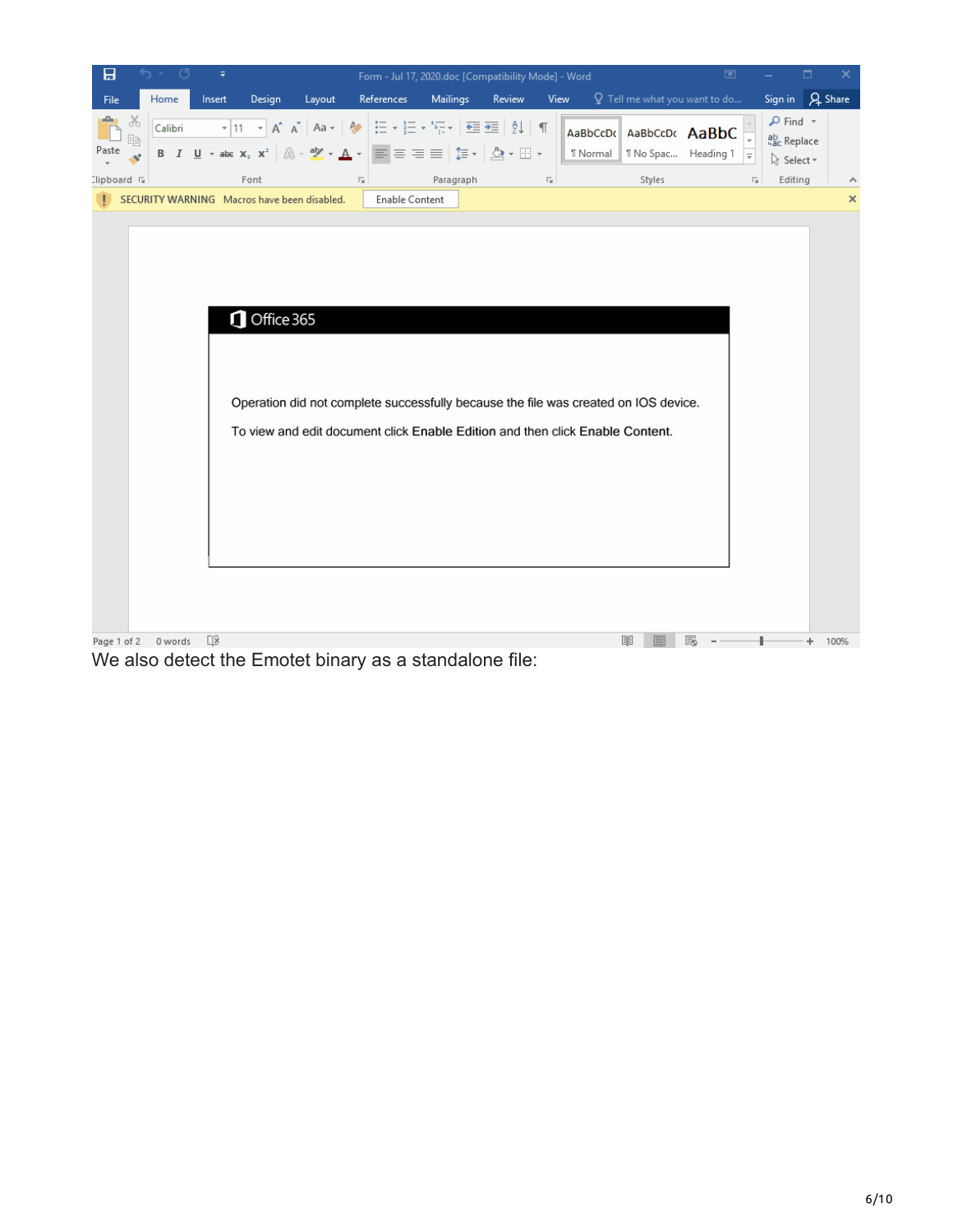# $\equiv$  Malwarebytes | Nebula

#### **Detection Details**

| 棄                  | <b>Trojan.Emotet</b>   |  |  |  |  |  |
|--------------------|------------------------|--|--|--|--|--|
| Detection<br>Name: | Trojan.Emotet          |  |  |  |  |  |
| Action<br>Taken:   | Quarantined            |  |  |  |  |  |
| Category:          | Malware                |  |  |  |  |  |
| Scanned<br>At:     | 07/17/2020 10:49:06 AM |  |  |  |  |  |
| Reported<br>At:    | 07/17/2020 10:49:35 AM |  |  |  |  |  |
| Type:              | File                   |  |  |  |  |  |
| Endpoint:          |                        |  |  |  |  |  |

## **Indicators of Compromise**

#### **Malicious documents**

5d2c6110f2ea87a6b7fe9256affbac0eebdeee18081d59e05df4b4a17417492b 4fdff0ebd50d37a32eb5c3a1b2009cb9764e679d8ee95ca7551815b7e8406206 bb5602ea74258ccad36d28f6a5315d07fbeb442a02d0c91b39ca6ba0a0fe71a2 6d86e68c160b25d25765a4f1a2f8f1f032b2d5cb0d1f39d1d504eeaa69492de0 18fab1420a6a968e88909793b3d87af2e8e1e968bf7279d981276a2aa8aa678e d5213404d4cc40494af138f8051b01ec3f1856b72de3e24f75aca8c024783e89

#### **Compromised sites**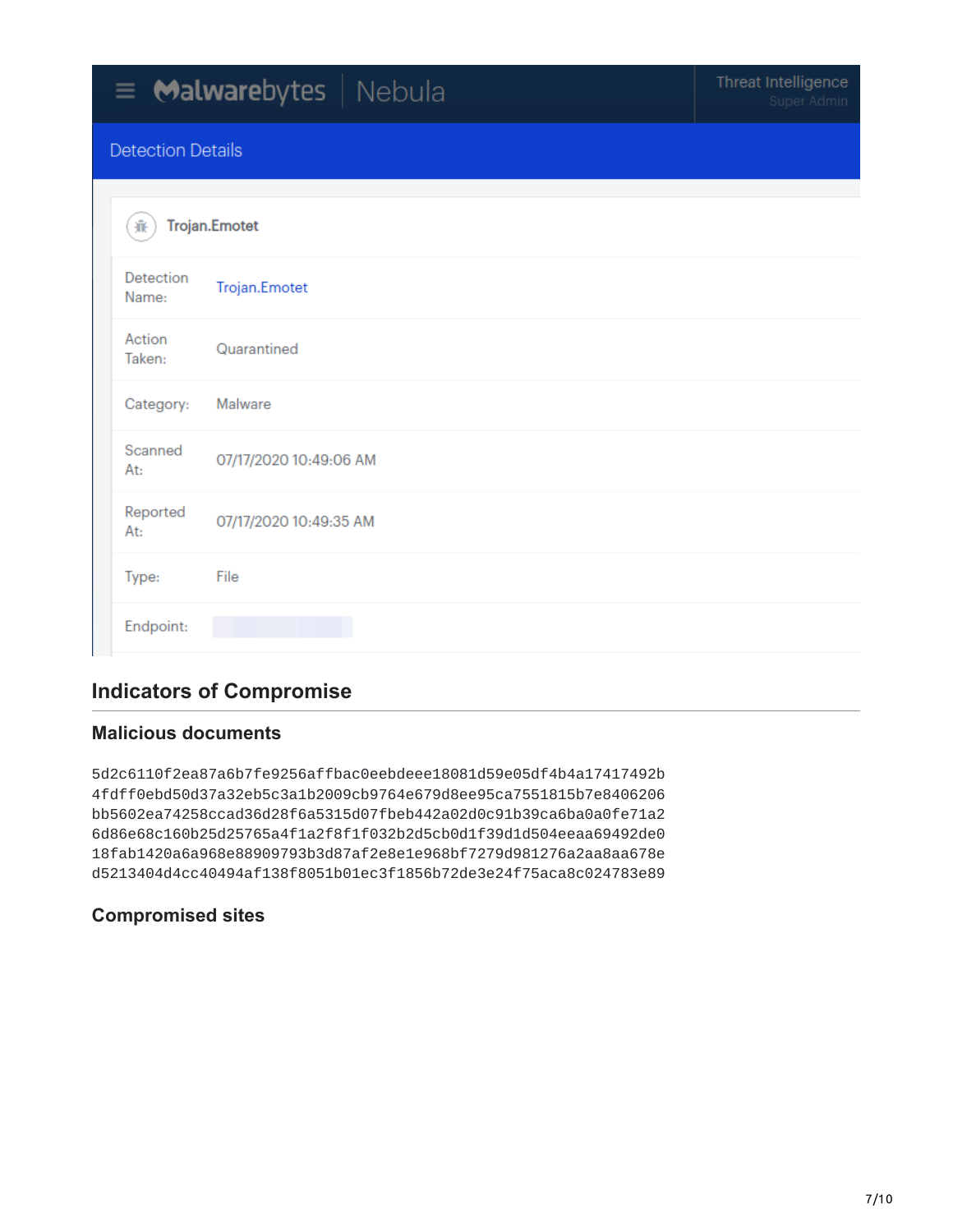elseelektrikci[.]com rviradeals[.]com skenglish[.]com packersmoversmohali[.]com tri-comma[.]com ramukakaonline[.]com shubhinfoways[.]com test2.cxyw[.]net sustainableandorganicgarments[.]com staging.icuskin[.]com fivestarcleanerstx[.]com bhandaraexpress[.]com crm.shaayanpharma[.]com zazabajouk[.]com e2e-solution[.]com topgameus[.]com cpads[.]net tyres2c[.]com thesuperservice[.]com ssuse[.]com kdtphumy[.]com lwzmy[.]com innovertec[.]com lawofattraction[.]work bitvshe[.]club

#### **Emotet binaries**

454d3f0170a0aa750253d4bf697f9fa21b8d93c8ca6625c935b30e4b18835374 d51073eef56acf21e741c827b161c3925d9b45f701a9598ced41893c723ace23 1368a26328c15b6d204aef2b7d493738c83fced23f6b49fd8575944b94bcfbf4 7814f49b3d58b0633ea0a2cb44def98673aad07bd99744ec415534606a9ef314 f04388ca778ec86e83bf41aa6bfa1b163f42e916d0fbab7e50eaadc8b47caa50 2460d6cc6070933ec2e8c7b12e17a402d14546d7455aae293eefc085c4c76c7d

**C2s**